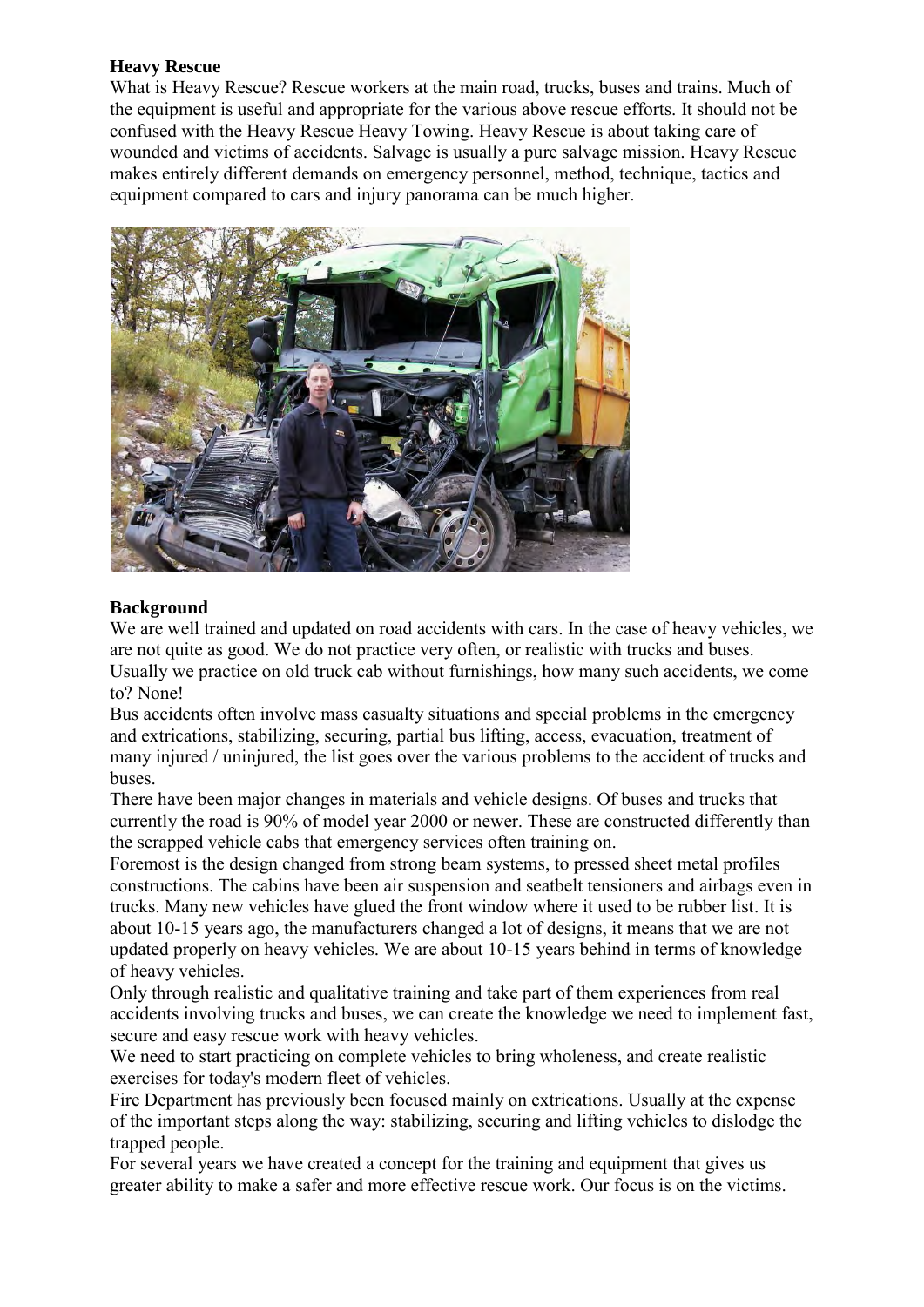### **Development**

Take, care of the previous experience in accidents involving heavy vehicles. See how we work and practice with ordinary cars. The idea is to work as equal as possible whether it is cars or trucks and buses. But there are big differences, design, type of material, weight, height, number of injured, accessibility, collaboration between different authorities. During the tests, the focus has been on the method, technique, tactics and equipment. The equipment is the most developed, it was not appropriate and approved equipment to many of the problems that arose. It should be quick, safe and easy to operate the equipment. Above all, the equipment must be adapted to work in severe emergency. Today, the developments of equipment come very far forward.

The second major area was to review methods of rescue work.

The method has been developed for four years and has been tested by the rescue services in Sweden and other European countries with very good results. We are able to make safer and more effective rescue operations today compared to before. One example is a bus that had gone off the road and is on hand with the trapped people under the bus. Today is the actual lifting time is about 10-15 minutes compared to when we started testing, when time was 45 minutes. It is a dramatic change when it comes to dislodge the trapped people under the bus, where time is crucial for the trapped chances of survival.

In the case of trucks, it is stabilizing very important with modern trucks, compared with the older onces. Extrications works today of trucks are now developed much from how we work with cars. It is advantageous to work with the same detached sampling methods for cars and trucks to the rescue work more efficient and safer. Of course there are differences but they are not as big with the new method compared to the older method of trucks.

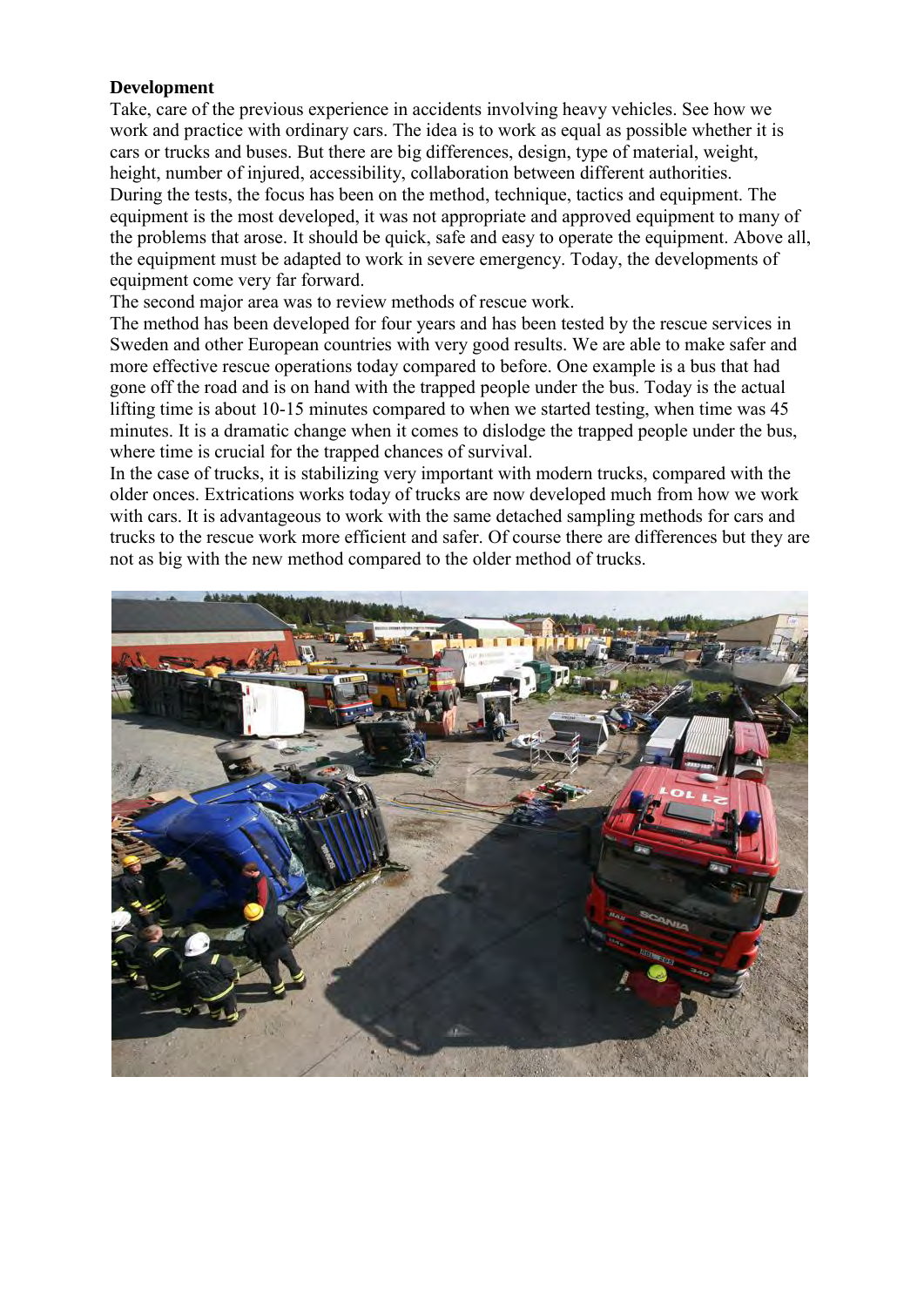# **Equipment**

Rescue tools on the market today are of good quality and capacity. There are no problems with new trucks, but problems arise when we are working on newer cars. Modern cars are stronger and more complex in terms of extrication compared to trucks and buses.

What is lacking is adequate stabilization equipment and lifting system as airbags to lift buses and trucks quickly to rescue the trapped people.

Now there is stabilization equipment used in the building collapse that can be used for heavy rescue and also to stabilize cars. Stabilization materials, struts and cribbing blocks material is approved equipment and can handle large loads 10-100 tonnes.

Airbags suited for us in emergency services has taken off the market. Airbags have been developed in conjunction with emergency services during exercises and training. We lift a bus today in about 10-15 minutes to dislodge the trapped people under the bus. It is much faster than when we began developing the method partial bus lift. It took about 45-60 minutes to perform partial bus lift at the beginning and we did not have the same good results whit the lift that we can create today with airbags. Purchase of right and custom made equipment is necessary for us to perform safer and more effective rescue operations involving heavy goods vehicles. The equipment we use in heavy rescue can also be used in other areas, cars, landslides, building collapse.



## **Training**

We have for several years developed methods, techniques and tactics to create a training program that covers them various rescue operations arising from accidents involving heavy vehicles. It is important that there is quality and not quantity that we create. By performing tests and experiments on trucks and buses all the time so we will always follow the modern vehicle development. We only use new and modern vehicles in training. We have over five years spent 96 new Scania trucks. This means that we have been able to develop training all the time. We have performed about 800 partial bus lifting, it means that today we can lift a bus lying on its side or on the roof with a method that is effective and safe. It is important that we educate ourselves to cope with them complex accidents that we are dealing with heavy vehicles. Then both the fireman and officers, the entire chain must receive adequate training in their roles. Important that we cooperate in training and exercises with our partners, police, medical, salvage companies, local emergency teams and manufactures. If we can cooperate with these organizations will we create a more efficient rescue work and organization in a difficult rescue for example, at a severe coach crash. Today there are training in Heavy Rescue to acquire that are of high quality and workable from realistic accidents. It was not so earlier, remember that in training we use a brand new Scania truck, it's